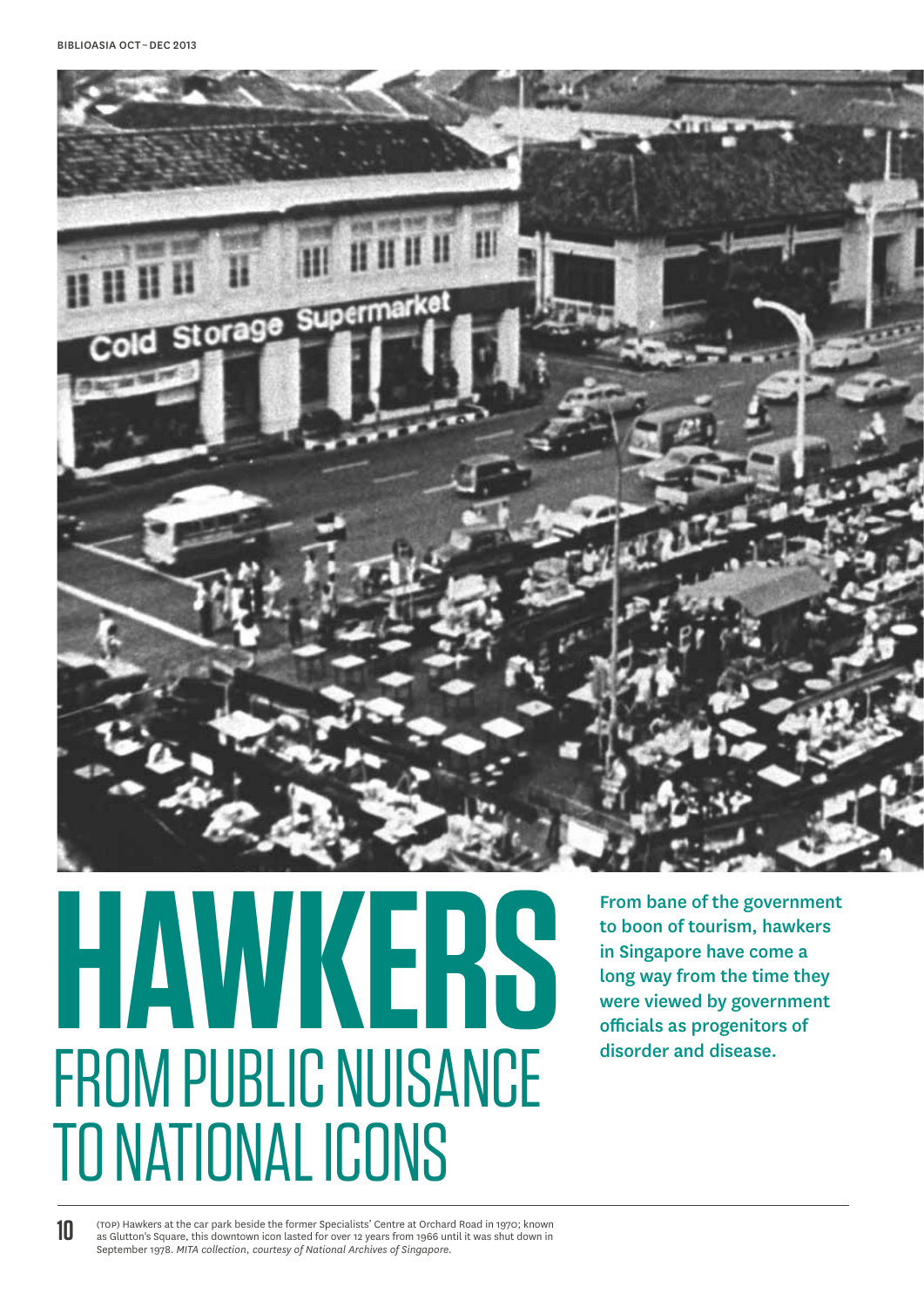

**Lim Tin Seng** is a Librarian with the National Library of Singapore. He is the co-editor of *Roots: Tracing Family Histories — A Resource Guide; Harmony and Development: ASEAN-China Relations* (2009) and *China's New Social Policy: Initiatives for a Harmonious Society* (2010).

# **For one of the smallest countries in the world,**

Singapore has an enormous appetite. According to the annual MasterCard survey on consumer dining habits, Singaporeans were the biggest spenders for eating out in the Asia-Pacific region in 2012, spending an average S\$323 each month. This was an increase of nearly 25 percent from 2011.<sup>1</sup> In addition, the great lengths Singaporeans go to find the best or most authentic local dishes are testament to the nation's obsession with food. They endure long queues, brave traffic jams and literally go the distance to satiate their taste buds. It is no wonder that the Singapore Tourism Board (STB) promotes the island

as a food paradise, organising a series of annual food-related events, most notably the Singapore Food Festival, to boost tourist numbers.

Food and all matters culinary is an integral part of the Singaporean psyche. The city is a melting pot of multi-ethnic flavours and foods, with Malay, Indian and Chinese dishes making up the culinary landscape along with Peranakan and Eurasian cuisines. The island city is home to countless restaurants, but almost everyone agrees that the cheapest and most authentic fare is found in hawker centres.

Hawker centres, in Singapore parlance, are open-air complexes with stalls selling food at affordable prices. They are clean, accessible and are frequented by people from all walks of life. Most hawker stalls are family-run and serve one or two dishes that have been perfected over the years or prepared using family recipes passed down over the generations. As a result, hawker food is not only tasty but also rich in heritage.

However, the convenience of strolling into clean hawker centres for a delicious meal was unheard of in Singapore during the colonial period and early post-independence days. Instead, the norm was to eat by the roadside using dirty utensils and amid filthy conditions. How this was replaced by today's hawker experience marked by good food and a clean eating environment is the result of a decades-long struggle between the government and hawkers.

# A Public Nuisance

Peddling food has been part of Singapore's heritage since the early colonial period. The hawker scene then was a vibrant one, marked by rows of stalls selling an endless selection of tasty and affordable local foods ranging from Malay *kuehs*  (cakes) to Chinese dishes. John Cameron in *Our Tropical Possessions in Malayan India* (1865) noted this scene after his visit to Singapore in the 1860s:

There is probably no city in the world with such a motley crowd of itinerant vendors of wares, fruits, cakes, vegetables. There are Malays, generally with fruit, Chinamen with a mixture of all sorts, and Klings with cakes and different kinds of nuts. Malays and Chinamen always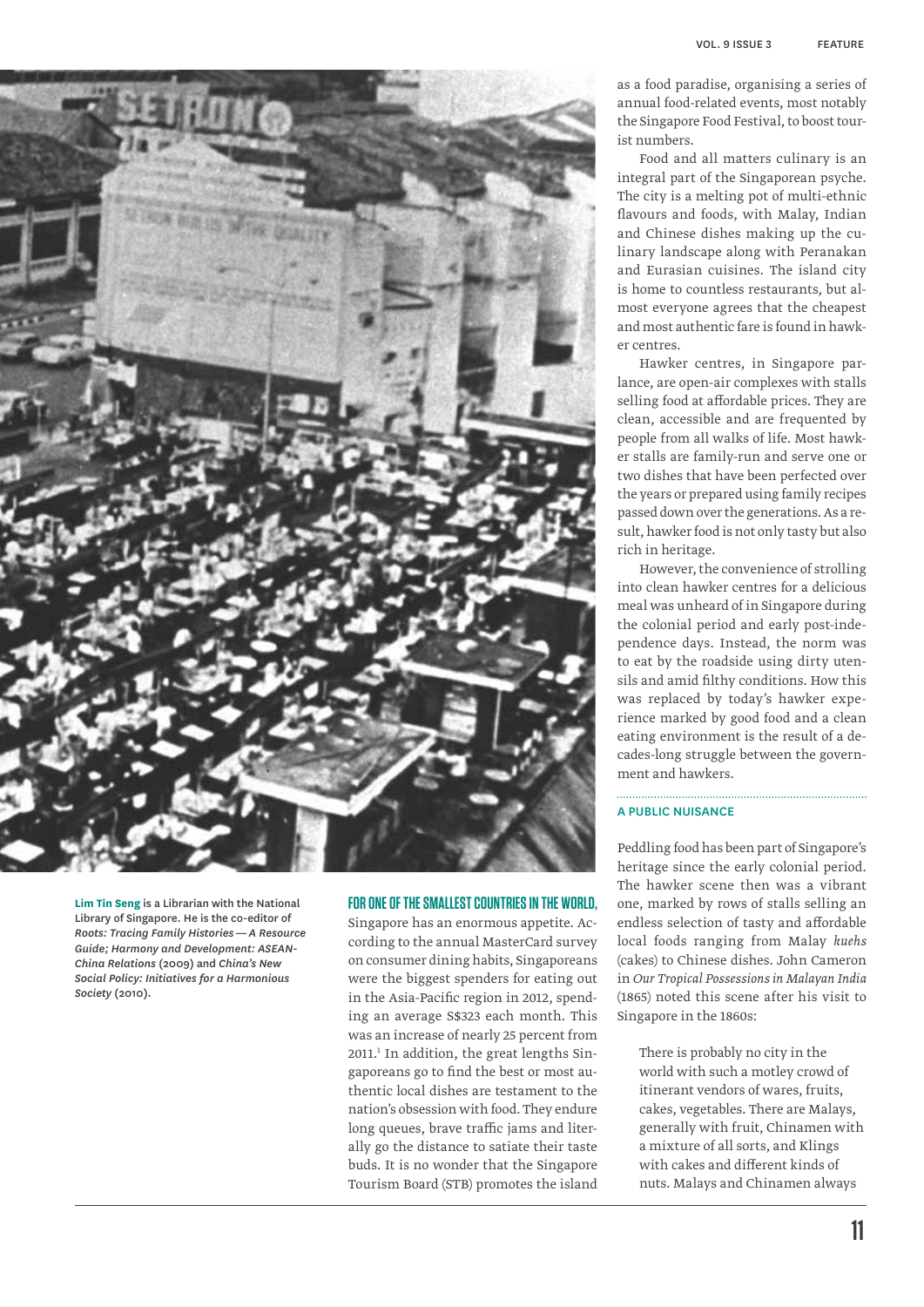

use the shoulder-stick, having equally-balanced loads suspended at either end; the Klings, on the contrary, carry their wares on the head on trays. The travelling cook shops of the Chinese are probably the most extraordinary of the things that are carried about this way. They are suspended on one of the common shoulder-sticks, and consist of a box on one side and a basket on the other, the former containing a fire and small copper cauldron for soup, the latter loaded with rice, vermicelli, cakes, jellies, and condiments....<sup>2</sup>

However, many considered hawkers, especially street hawkers, a public nuisance.3 They impeded both vehicular and foot traffic and made the streets rowdy and chaotic. The authorities also regarded hawkers as a source of public disorder, fuelling the activities of secret societies and street gangs by paying money in return for protection services against intimidation and extortions from other secret societies and gangs.<sup>4</sup>

Perhaps the biggest concern was the threat that hawkers posed to public health. Hawkers were seen as potential agents for the outbreak of diseases such as cholera and typhoid due to their unhygienic practices. As reported by the Municipal Health Office in 1895, hawker food was "extremely liable to contamination" because they were exposed to the elements, and prepared over drains "containing all manner of filth, even human excreta."5 This was exacerbated by infectious diseases carried by hawkers, using untreated water used to prepare the food, and the generally filthy conditions of the hawkers' lodgings where ingredients were stored. One such store was described

by the Sanitation Commission in 1907 as being "overrun with cockroaches and other vermin."6

To resolve these issues, the colonial government decided that hawkers should be registered and licensed.7 This would confine hawkers to selected areas in the city and prevent them from encroaching into public spaces, while making it easier for authorities to monitor their hygiene practices and deal with any public disorder caused by them.<sup>8</sup> A proposal for the legislation was made in 1903 but only materialised in 1906 as by-laws of the Municipal Ordinance. Unfortunately, the legislation lacked teeth and health officials did not have the full authority to shut down hawkers who violated the rule of law. In addition, the by-laws were only applicable to stall hawkers who operated at night. The rest of the hawker community, both daytime stall hawkers and itinerant hawkers, were still allowed to ply their trade freely during the day. Despite the various problems caused by hawkers, the colonial government still viewed the hawker trade as an essential part of society as it provided unemployed and unskilled workers with a source of livelihood, and the urban population easy access to cheap meals.<sup>9</sup> As a result, the government was reluctant to adopt a hard-line approach in suppressing them. Thus, the problems persisted and became so unbearable that it led to calls for the total abolition of hawkers.<sup>10</sup>

In response, the colonial government took further steps to control the growth of hawkers. First, they extended the registration and confinement of hawkers to include itinerant hawkers in 1915 and daytime stall hawkers in 1919. Second, the maximum number of hawkers' licenses issued from 1928 was capped at 6,000 to stem their growth. Third, the authorities started relocating licensed hawkers to specially built hawkers' shelters.<sup>11</sup> The first shelter — probably the precursor of the modern hawker centre—was built in 1922 at Finlayson Green. Thereafter, another five shelters were built at People's Park, Balestier Road, Carnie Road, Telok Ayer Market and Queen Street.<sup>12</sup>

Building these shelters reduced the total number of hawkers from 11,249 in 1919 to 5,513 in 1929.<sup>13</sup> But in reality, little progress was made in tackling hawker issues relating to hygiene and licensing and the efforts during the pre-war years were summed up by the municipal as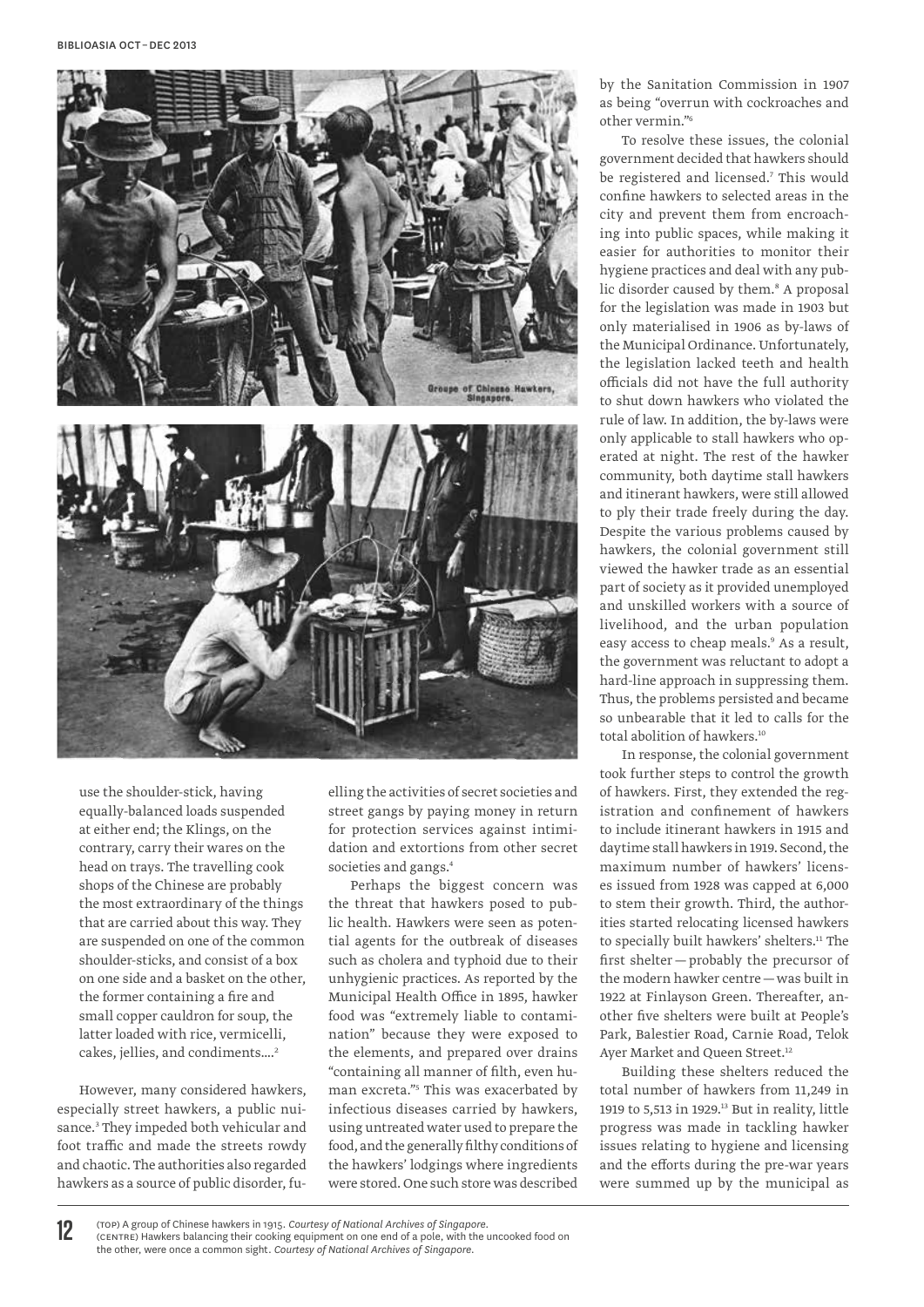"a vain hope".14 Indeed, as stated in the *Report of the Hawker Question* (1931), major roads in the town were still cluttered with some 4,000 unlicensed hawkers.<sup>15</sup> By 1950, due to the lack of a decisive policy against unlicensed hawkers as well as the high unemployment rate during the post-war years, the number of such hawkers ballooned to 20,000.<sup>16</sup> This magnified the various problems associated with them and once again led to calls for their complete eradication from the streets. Spearheading the condemnation was the Town Cleansing Department. It branded the unlicensed hawkers as the "biggest single retarding factor" hindering their efforts in keeping the city clean.17 Shophouse owners, particularly coffee shops and eating shops, were also unhappy with the unlicensed hawkers. The owners complained that they faced unfair competition from the unlicensed hawkers because the latter could operate at lower costs without paying rent or license fees, and deliberately set up stalls near the entrance or opposite their shops.18

### Wrestling with the Hawker Problem

To prevent the hawker problem from escalating, a 10-man Hawker Inquiry Commission was set up in April 1950 to investigate the social, economic and health

issues caused by unlicensed hawkers and to recommend policies to resolve them.19 In its final report released in September 1950, the commission concluded that hawkers should not be viewed as a public nuisance. Instead, peddling food was a legitimate form of employment and a necessity for the working class population as hawkers provided cheap and affordable food.20 Nonetheless, the commission laid out a set of policy recommendations to resolve the issues arising from peddling food. It proposed the implementation of a licensing scheme so that the authorities would be able to monitor hawker activities and set conditions and regulations that would enable them to stipulate where hawkers could operate as well as monitor their hygiene levels.<sup>21</sup> Proper signage became mandatory and cooked food hawkers were to be subjected to medical examinations and inoculation against infectious diseases.

To facilitate the licensing scheme, the commission recommended the appointment of a group of personnel to handle the issuing of licences and a force of Hawker Inspectors (at a ratio of about one to every 2,000 to 3,000 hawkers) to ensure that hawkers adhered to conditions stipulated in their licence agreements.<sup>22</sup> Furthermore, the commission suggested that Hawker Inspectors receive a reasonable starting salary of \$250 a month with allowance so that they would not be derailed by bribes. A Hawker Courts was advocated along with the establishment of a Hawker Advisory Board to advise on related matters such as formulation of new policies and licensing procedure as well as to investigate and report on any grievances from hawkers.<sup>23</sup> More importantly, the commission was of the view that hawkers should congregate and operate in hawkers' shelters rather than on the streets. This implied that the government should in the long term consider building more hawker shelters that were equipped with basic facilities such as refuse bins, hot water, clean water and gas-pipes.<sup>24</sup>

Despite being provided with a policy framework, the colonial administration was still unable to resolve the hawker problem. The number of illegal hawkers continued to rise, reaching over 30,000 by 1959.25 Moreover, the hawkers continued to maintain their unhygienic food practices and operate in filthy environments. The unsanitary condition of the hawker scenes in Boon Tat Street, Upper Chin Chew Street and Beach Road was reported in *The Singapore Free Press* in 1957 as such:

A satay hawker had a pot of gravy, into which practically every customer dipped two or three times with the same stick. The sticks had been in their mouths a number of times.



(above) Police patrolling the streets before the demolition of hawker stalls at Margaret Drive in 1962. *Courtesy of National Archives of Singapore.*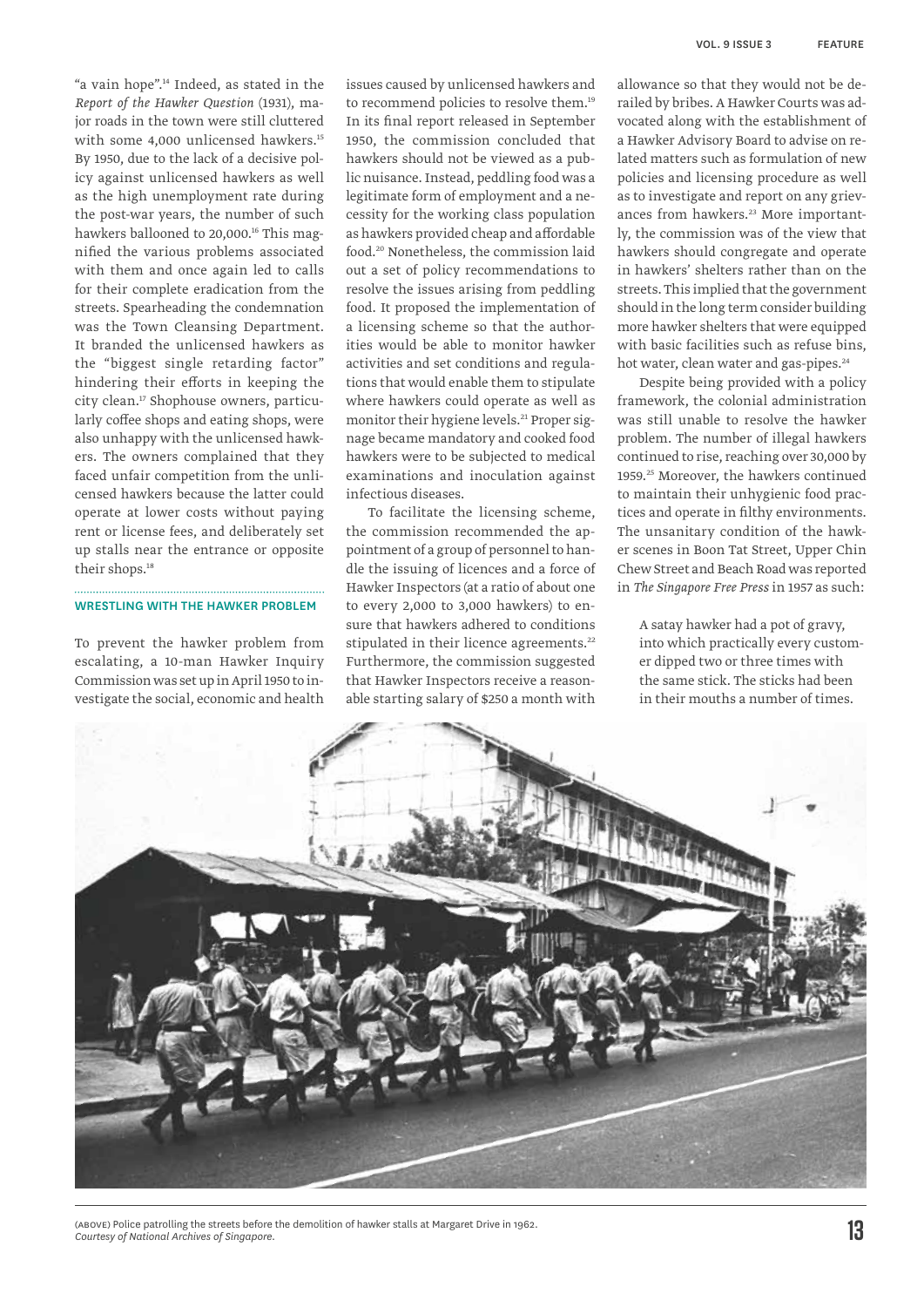A hawker selling a Cantonese meal of roast pork, duck, entrails and rice was squatting near a stinking drain, while cutting the food stuffs. Flies flew about him… In some shops, food was stale and others sold pieces of meat left over by customers. A mee seller wiped perspiration from his body with his hands and then handled food. Some hawkers were seen buying rotten vegetables from street urchins who had salvaged the foodstuffs from dustbins. Many hawkers spat and rubbed their hands on their mouths and then served customers.26

The failed attempt to resolve the hawker problems was due to numerous factors. First, the government was slow to introduce the licensing scheme. In fact, the scheme was established three years after the commission's report, and a proper Markets and Hawkers Department to manage it was not established until 1957.<sup>27</sup> Second, there were not enough inspectors to monitor the hawkers. In 1958, there were only 16 inspectors monitoring the 30,000 hawkers operating in Singapore.28 Third, and perhaps the biggest factor, was that the authorities were unable to secure cooperation from the hawkers. This was mostly due to the all-out "war" the government declared on unlicensed hawkers.29 Aided by the police, the Town Cleansing Department conducted daily raids. This caused many hawkers to resent the authorities, resulting in their defiance against the licensing policy. Many hawkers also resorted to bribing the enforcers or turning to the protection of secret societies and gangs.

Besides the hawkers, the daily raids irked both the Hawkers' Union and the public. Rallying behind the hawkers, the Hawkers' Union suggested that a better approach was not to punish the hawkers but to work with them to preserve their livelihood by building shelters so that hawkers would have an alternate site to continue their trade.<sup>30</sup> In the 1950s, some hawkers formed syndicates to buy land and build markets and hawkers' shelters. Some of these were located in Somerset Road, Sennett Estate, Mackenzie Road and Serangoon Road.<sup>31</sup> However, this bold endeavour failed to trigger a similar response from the authorities. As a result, illegal hawker stalls and the mass raids continued. It was only after Singapore became an independent nation in 1965 that



a concerted government effort to resolve the hawker problem was made. 

#### Building Hawker Centres

Leading the government effort to solve the hawker problem in the post-independence years was then-Minister for Health Yong Nyuk Lin. He noted that the illegal hawker situation in Singapore "[had] gone on far too long and should be stopped".32 Addressing Parliament in 1965, Yong acknowledged that while hawking was a legitimate livelihood, all hawkers should follow the rules and not threaten public health, traffic, and law and order. He suggested that all hawkers relocate to permanent premises. The first step was to register all the estimated 40,000 to 50,000 hawkers in Singapore so that the authorities could impose some control over them.<sup>33</sup> In March 1966, the Ministry of Health (MOH) introduced the Hawkers' Code. Under the code, a licence could only be issued to Singaporeans; in addition hawkers were prohibited from plying their trade along streets with high traffic volume, in car parks during the daytime, around bus stops, and near schools and other public buildings. The Hawkers Department under MOH carried out the registration exercise over a period of time. When it concluded in 1969, there were about 24,000 registered hawkers, much lower than the previously estimated figure.

 The Hawkers Department then began relocating the licensed street hawkers to temporary areas that were less busy.34 Those who plied their trades along the main roads were told to move to the back lanes, side roads, vacant lands or car parks. One of the most well-known car parks that served as a premise for hawkers was Orchard Road car park (later known as Glutton's Square). The relocation process required tact and sensitivity with Members of Parliament and grassroots leaders stepping in to address the grievances of affected hawkers.

A special squad was also set up to deal with illegal hawkers. The squad would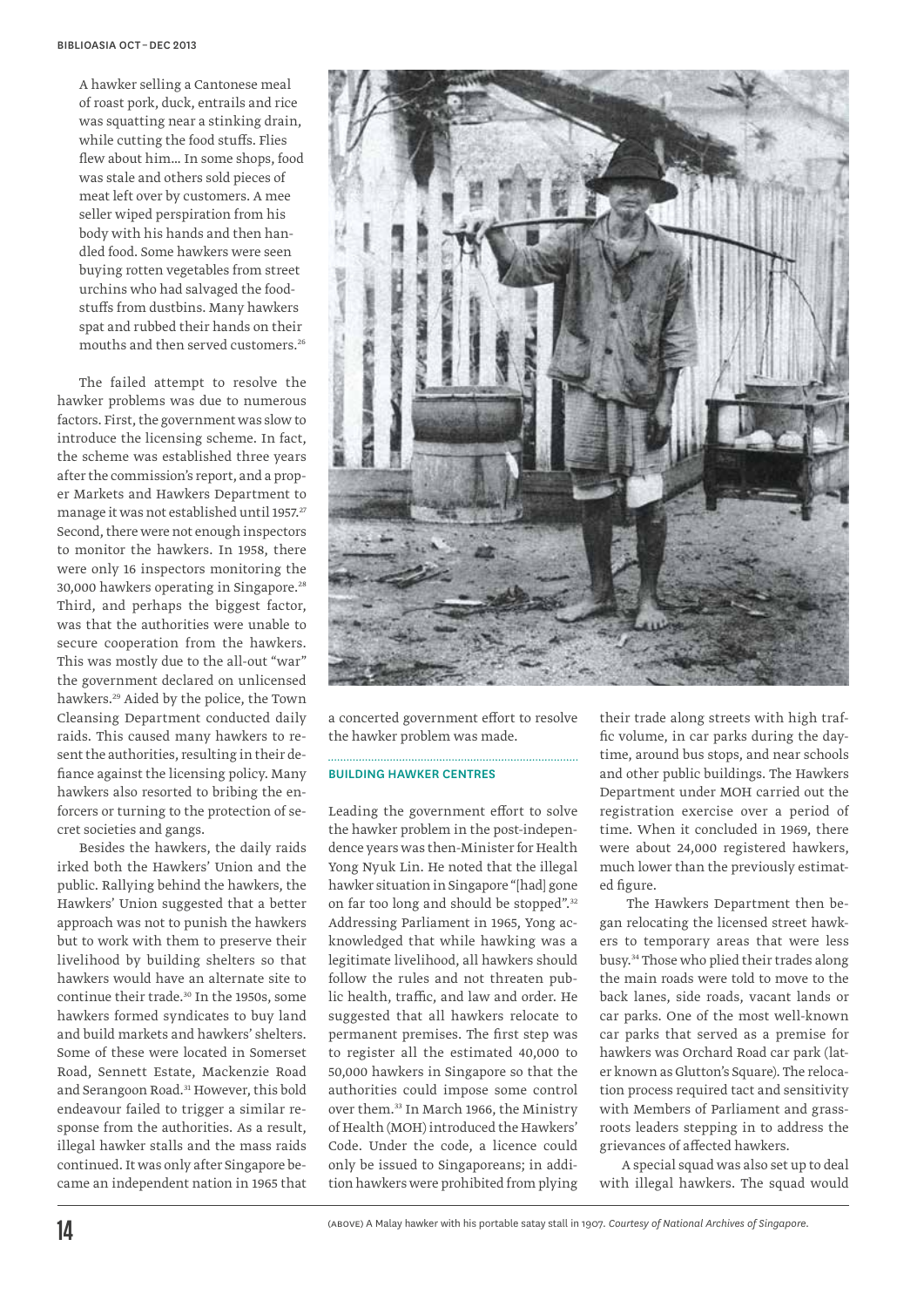

search and remove illegal hawkers from the streets by carrying out raids with auxiliary police officers. The offenders were fined before they were referred to the Ministry of Labour for job replacement. Backed by a new confidence gained from economic progress and the creation of jobs, the Hawkers Department had by this time stopped issuing new hawker's licences to able-bodied citizens, particularly those under 40. This was to encourage them to take on other jobs.<sup>35</sup>

The Hawker Centres Development Committee was set up in 1971 to plan for the development of hawker centres.<sup>36</sup> Locations that were accessible to the public and provided potential business for the hawkers were selected. Rental at the hawker centres was kept at nominal rates so that the hawkers did not have to raise their food prices after moving into these centres. The 110-stall Collyer Quay hawker centre, the 80-stall Boat Quay hawker centre and the Yung Sheng Road hawker centre at Jurong were among the first hawker centres to be built.<sup>37</sup>

In 1972, the new Ministry of Environment took over the Hawkers Department as well as the responsibility of developing hawker centres. It also announced a programme to build 10 new hawker centres by 1975. These new centres were located at Empress Place, Telok Ayer, North Bridge Road, Jalan Besar, Beach Road, Jurong Kechil, Ama Keng, Upper Thomson, Dunman Road and Zion Road, and these enabled the government to relocate about 7,000 street hawkers.<sup>38</sup> At the end of 1986, there were 113 hawker centres island-wide.<sup>39</sup> In the same year, the government removed the last batch of 80 streets hawkers congregating at China Square and Haw Par Villa.<sup>40</sup> This brought the government's long struggle to relocate street hawkers into permanent premises to a close.

# Improving Hygiene Standards

The new purpose-built hawker centres were equipped with proper facilities for food preparation and cooking to improve

hygiene standards. To complement this effort, the Environmental Public Health Act was introduced in January 1969. The legislation contained provisions to incorporate public health practices in the licensing and control of hawkers and food establishments.42 For instance, all stallholders were required to undergo medical examinations and immunisations. They had to seek permission to extend or make any alteration to their stalls. More importantly, they had to keep their stalls clean and ensure that their food was properly stored and safe for consumption. There was also an upward revision of penalties for offenders and stricter enforcement of public health regulations.

Despite these regulations, many hawkers still operated in filthy conditions. Many of them also continued their unhygienic practices such as smoking, spitting and handling food without washing their hands.<sup>43</sup> The Ministry of Environment undertook a series of public health education programmes in the 1970s and 1980s to promote good food hygiene. It also published a series of handbooks offering tips on food hygiene and food safety such as *Clean Food for Better Health* (1982) and *Food for Thought* (1989) and made it mandatory for food handlers to obtain a Food Hygiene Certificate before they could be registered.

In 1998, a grading system that indicated the cleanliness of each stall replaced the demerit point system that had been implemented a decade earlier.<sup>44</sup> An "A" grade implies excellence in cleanliness and food hygiene and "D" for below average standards. This is based on several criteria such as housekeeping standards, cleanliness levels, food hygiene levels and the hawker's hygiene habits. Stallholders have to display their grades prominently so that the public are aware of the cleanliness levels of their stall. This move incentivised hawkers to maintain or improve their grades.

#### Hawker Fare as Heritage

With the hygiene problems resolved, the government began to focus on the heritage aspects of hawkers from the late 1980s onwards. In 1984, former Deputy Prime Minister S. Rajaratnam said that "a nation must have a memory, to give it a sense of cohesion, continuity and identity".<sup>45</sup> Since food has always been discussed in relation to ethnicity, diaspora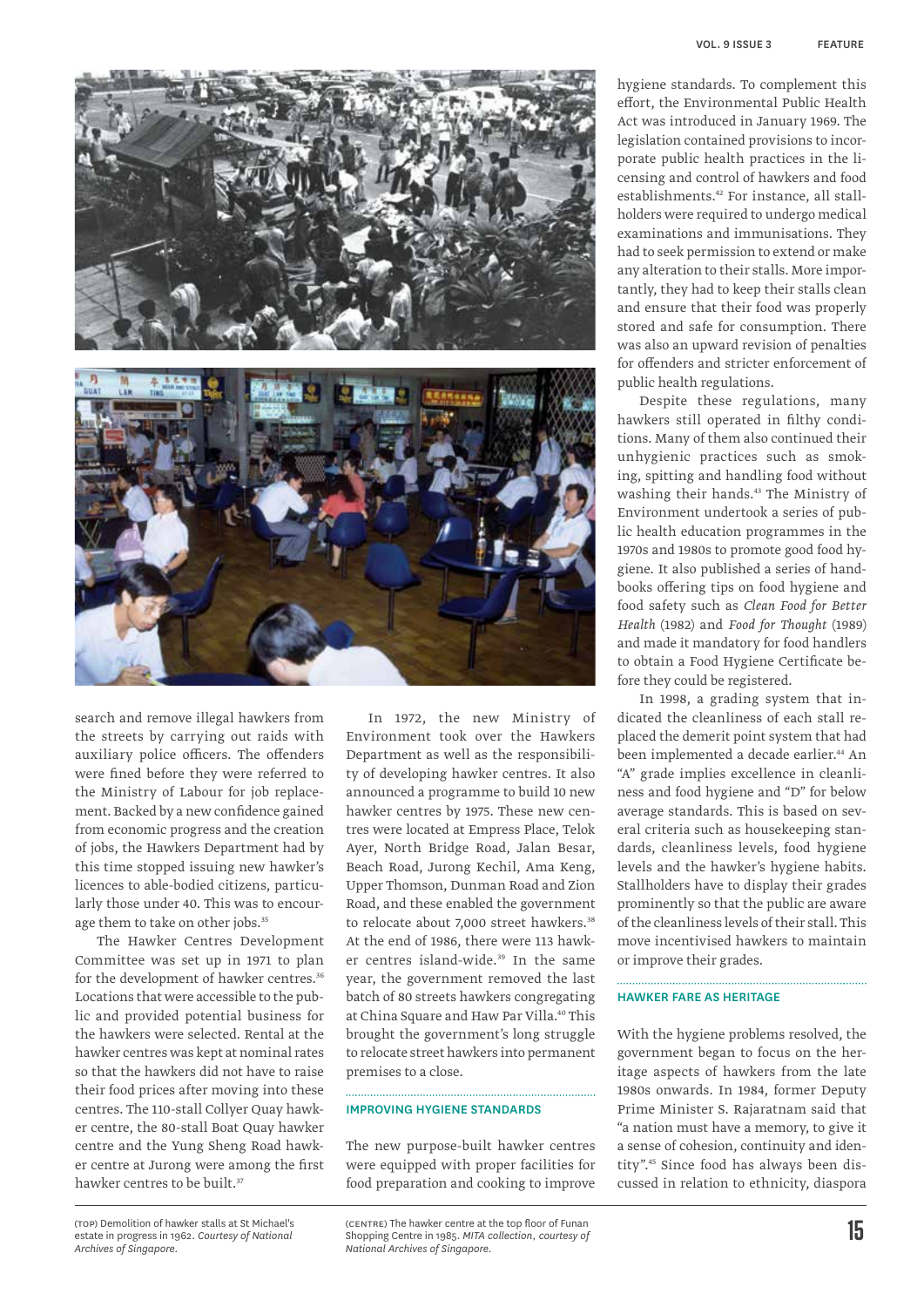# The Genesis of the Modern Food Court



*As the construction of new hawker centres came to a halt, private food operators began setting up food courts. To differentiate themselves from hawker centres, food courts were air-conditioned. The first of its kind was the well known Picnic Food Court, set up in 1985 in the basement of Scotts Shopping Centre along Scotts Road.41 Since then, such airconditioned food courts have sprouted in many shopping centres, business parks, tertiary institutions and hospitals.*

*Other than air-conditioning, there are a number of marked differences between hawker centres and food courts. In hawker centres, the stallholders are individual tenants whereas a single operator manages the food court and rents out the stalls. Invariably, the food prices in food courts are higher too. Unfortunately, in many cases, food court fare tends to be slightly characterless thanks to the mass-produced standard* 

*recipes that these vendors use compared to rough and tumble hawker centres where one might find older hawkers who have been honing their craft for several decades using carefully guarded recipes. To be fair, however, such hawkers are a dying breed, and their children are not eager to take over the long hours and sweaty work that the job demands.* 

*Cutlery and uniforms used in food courts also tend to be standard issue, and many food court operators employ a common design theme to brand their food court chains. Major food court operators in Singapore include Food Republic, Food Junction, Kopitiam and Koufu. Food Republic at Wisma Atria for instance has a 1960s-theme complete with old furniture and stalls operating from pushcarts; another of its outlets at Suntec City Convention Centre was designed around the concept of a White Garden.*

and class identity, it was one of the ways to articulate the memories and multi-ethnic identity of the nation.46

Singapore's vast variety of food—besides constructing and cementing a national identity — has been used by the Singapore Tourism Board (STB) to promote Singapore as a food paradise to boost tourism.47 The two biggest events organised by the STB are the Singapore Food Festival and the World Gourmet Summit. Held annually since 1994, the Singapore Food

Festival is a month-long culinary event that celebrates Singapore's food heritage and the local culinary scene, with the focus on the nation's favourite hawker dishes. The World Gourmet Summit, started in 1997, is more upmarket and Westerncentric, mainly showcasing the culinary creations of the best master-chefs from around the world.

As more tourists began to visit hawker centres, the government embarked on the Hawker Centres Upgrading Programme (HUP) in 2001.48 The programme, headed by the National Environment Agency (NEA), aims to upgrade the conditions and facilities of hawker centres and markets that have deteriorated over time. The upgrading plans for hawker centres located in places with high heritage values were more elaborate. For example, the East Coast Lagoon Food Village was upgraded in 2001 with a tropical design complete with pavilions, gazebos, pitched roots, cabanas, tables and chairs on sand, and open-sided structures to allow itself to blend in with the seaside environment.<sup>49</sup> At the time of press, this beachfront hawker centre was given another facelift and is due to be opened in December 2013. The Bedok Food Centre was designed based on the area's history as a Malay *kampong*. 50 It has an entrance roof inspired by the Minangkabau architecture style, outdoor landscaped restrooms and lush tropical vegetation. Other hawker centres that went through similar upgrades include Newton Food Centre and Tiong Bahru Market.

After the fight to ensure that hawkers could continue their trade, there are now concerns that Singapore's hard-won culinary heritage could wane as there may not be enough Singaporeans joining the trade to replace the first and second generation hawkers.51 The younger generation thinks it is an unglamorous, menial and lowly job that is no longer a viable livelihood. Besides, most parents prefer their children to secure more cushy white-collar jobs instead. To retain and preserve traditional hawker food, the government has introduced initiatives such as lower stall rentals. It also resumed the construction of hawker centres, announcing that 10 new hawker centres would be built by 2016.<sup>52</sup>

New avenues are provided for aspiring hawkers. In 2013, Singapore's Work Development Agency launched its first official hawker training programme.<sup>53</sup> The programme contains training modules that introduces the basics of the hawker trade such as how to cook basic hawker staples like *roti prata* and chicken rice, maintain good food hygiene and teach innovative ways to display dishes in stalls. Furthermore, the government is considering setting up a training institute for hawkers. If this materialises, the school will hire successful hawkers to teach and transfer their skills to new hawkers.54 While these actions have